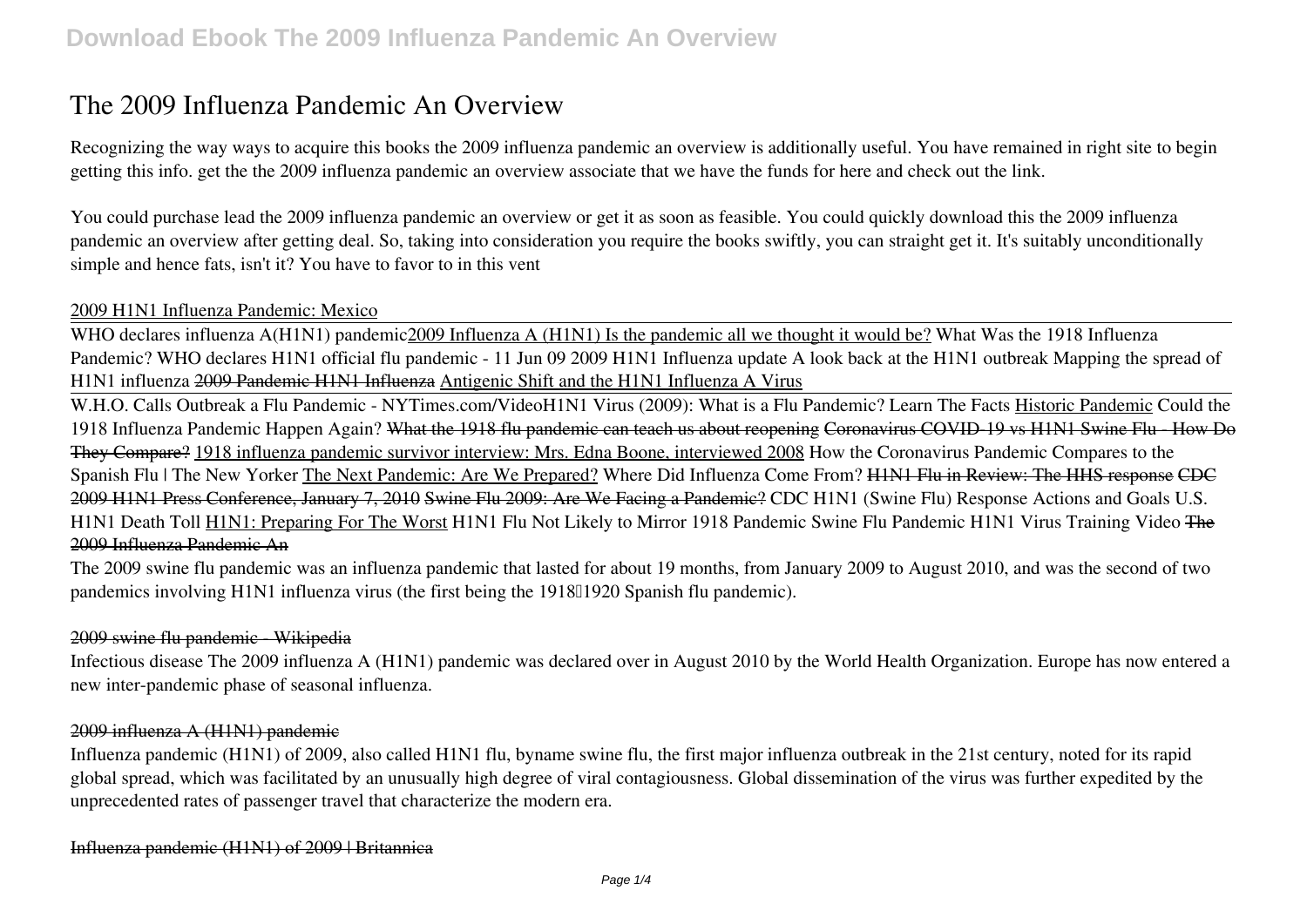The Swine Flu Information Line is terminated. Treatment of people with flu-like symptoms returns to business as usual. JUNE 2009 JULY 2009 AUGUST 2009 SEPTEMBER 2009 OCTOBER 2009 NOVEMBER 2009 DECEMBER 2009. 20,000 40,000 60,000 80,000 ESTIMATED CLINICAL CASES 100,000 120,000 140,000 160,000. Mid estimate Estimate range. 1 1 . The method used ...

### The 2009 Influenza Pandemic - gov.uk

On June 11, 2009, in response to the global spread of a new strain of H1N1 influenza (IfluI), the World Health Organization (WHO) declared the outbreak to be a flu pandemic, the first since 1968. WHO said that the pandemic declaration was based on the geographic spread of the new virus, not on increasing severity of the illnesses it causes.

# The 2009 Influenza Pandemic: An Overview

Pandemic flu: advice for cleaning and refuse staff (non-healthcare) Pandemic flu: guidance for businesses; Pandemic flu: advice for fire and rescue services; Pandemic flu: guidance for funeral ...

## Independent review into the response to the 2009 swine flu ...

Since 2009 pandemic influenza A virus (pH1N1) was identified in April 2009, prevention and control of disease in educational settings has been a major concern.

## An Outbreak of 2009 Pandemic Influenza A (H1N1) Virus ...

The World Health Organization (WHO) raised its influenza pandemic alert level to Phase 6 during June 2009, reflecting the ongoing community-level outbreaks of H1N1 swine flu in many parts of the...

# PANDEMIC (H1N1) 2009 INFLUENZA - gov.uk

On August 10, 2010, WHO declared an end to the global 2009 H1N1 influenza pandemic. However, (H1N1)pdm09 virus continues to circulate as a seasonal flu virus, and cause illness, hospitalization, and deaths worldwide every year. Historical Resources. H1N1 Pandemic Year in Review.

## 2009 H1N1 Pandemic (H1N1pdm09 virus) | Pandemic Influenza ...

In 2009, a new H1N1 influenza virus emerged, causing the first global flu pandemic in 40 years. Below is a timeline of major events that took place during the 2009 H1N1 pandemic . Influenza Historic Timeline

# 2009 H1N1 Pandemic Timeline | Pandemic Influenza (Flu) | CDC

and rapid spread of a novel influenza virus, influenza A (H1N1), posed a pandemic threat. On 11 June 2009, WHO declared that an influenza pandemic was underway (Phase 6) because sustained human-to-human transmission was occurring at the community level in countries in two or more WHO regions. The 2009 influenza pandemic spread internationally with unprecedented speed and pandemic viruses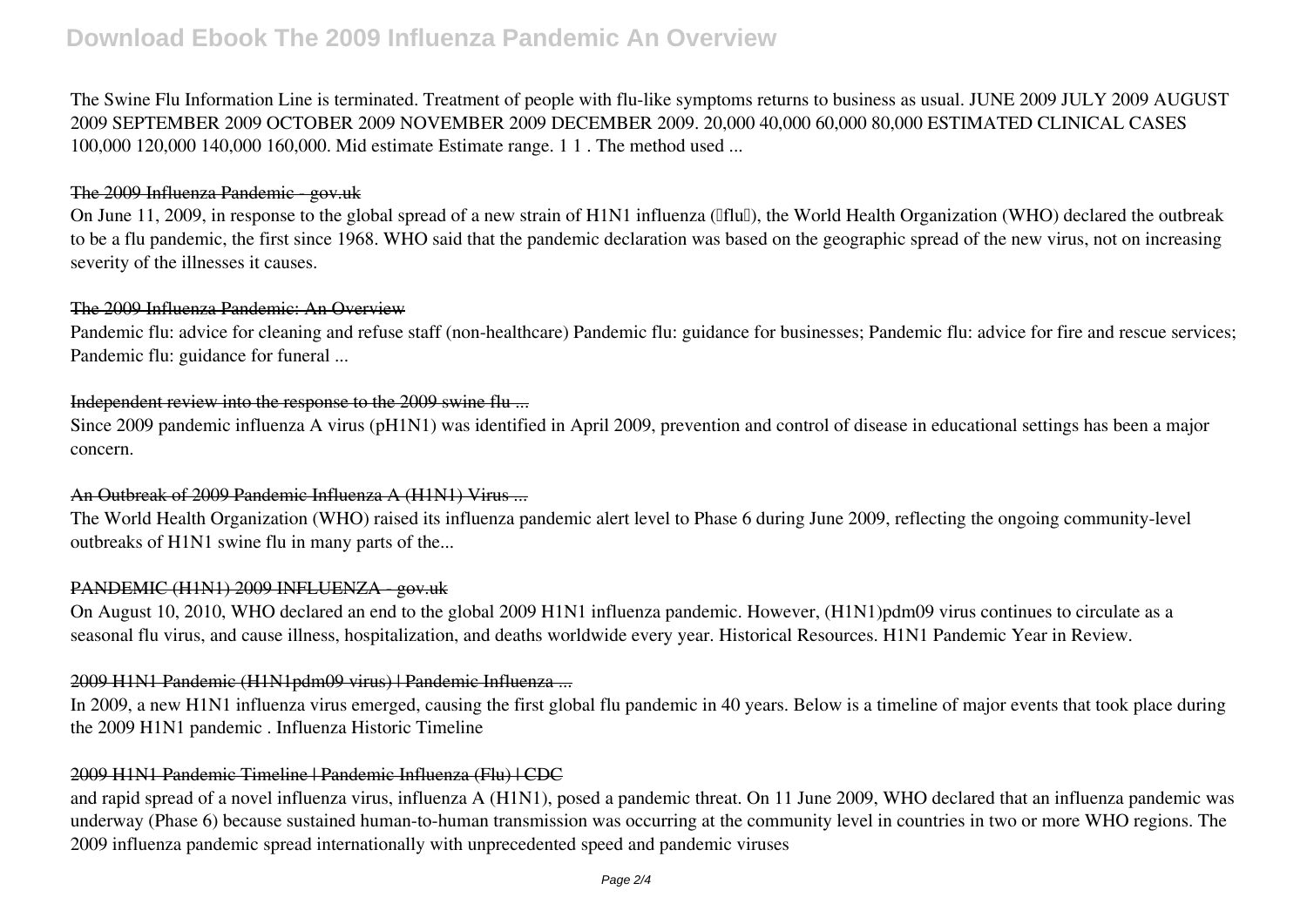#### PANDEMIC INFLUENZA A (H1N1)

An influenza pandemic is an epidemic of an influenza virus that spreads across a large region (either multiple continents or worldwide) and infects a large proportion of the population. There have been five in the last 140 years, with the 1918 flu pandemic being the most severe; this pandemic is estimated to have been responsible for the deaths of 500100 million people.

#### Influenza pandemic - Wikipedia

The Agency played a key role in the authorisation of medicines and vaccines for use during the 2009 (H1N1) influenza pandemic.. The start of the pandemic was announced by the World Health Organization (WHO) in June 2009. It was caused by the emergence of a new strain of flu virus named A/H1N1, which was first identified in Mexico in April 2009.

# 2009 (H1N1) influenza pandemic | European Medicines Agency

Data from a similar study suggested that seasonal influenza vaccine would not provide any significant protection against 2009 H1N1 influenza virus. A Pandemic is Declared. On June 11, 2009, WHO signaled that a global pandemic of 2009 H1N1 influenza was underway by further raising the worldwide pandemic alert level to Phase 6. That day, CDC held its first press conference with the new CDC Director Thomas Frieden, MD, MPH.

# CDC Novel H1N1 Flu | The 2009 H1N1 Pandemic: Summary ...

The continued spread of the virus across multiple regions of the world prompted WHO to announce to its member countries on June 11, 2009, that it was raising the H1N1 flu pandemic alert from level 5 to level 6. This meant that the ongoing outbreak was officially declared a pandemic.

## Influenza pandemic (H1N1) of 2009 Pandemic status and ...

The 2009 influenza A (H1N1) pandemic was declared over in August 2010 by the World Health Organization. Europe has now entered a new interpandemic phase of seasonal influenza.

## Prevention and control measures for the 2009 influenza A ...

The arrangements for responding to an influenza pandemic in Wales are currently under review in the light of the lessons learnt from the response to Swine Flu in 2009 and the publication of the UK ...

## Pandemic flu GOV.UK

The world is now at the start of the 2009 influenza pandemic. We are in the earliest days of the pandemic. The virus is spreading under a close and careful watch. No previous pandemic has been detected so early or watched so closely, in real-time, right at the very beginning.

#### WHO | World now at the start of 2009 influenza pandemic

Coronavirus is ten times deadlier than the 2009 swine flu pandemic and a vaccine will be needed to halt it, the World Health Organisation has said.. WHO chief Tedros Adhanom Ghebreyesus told a ... Page 3/4